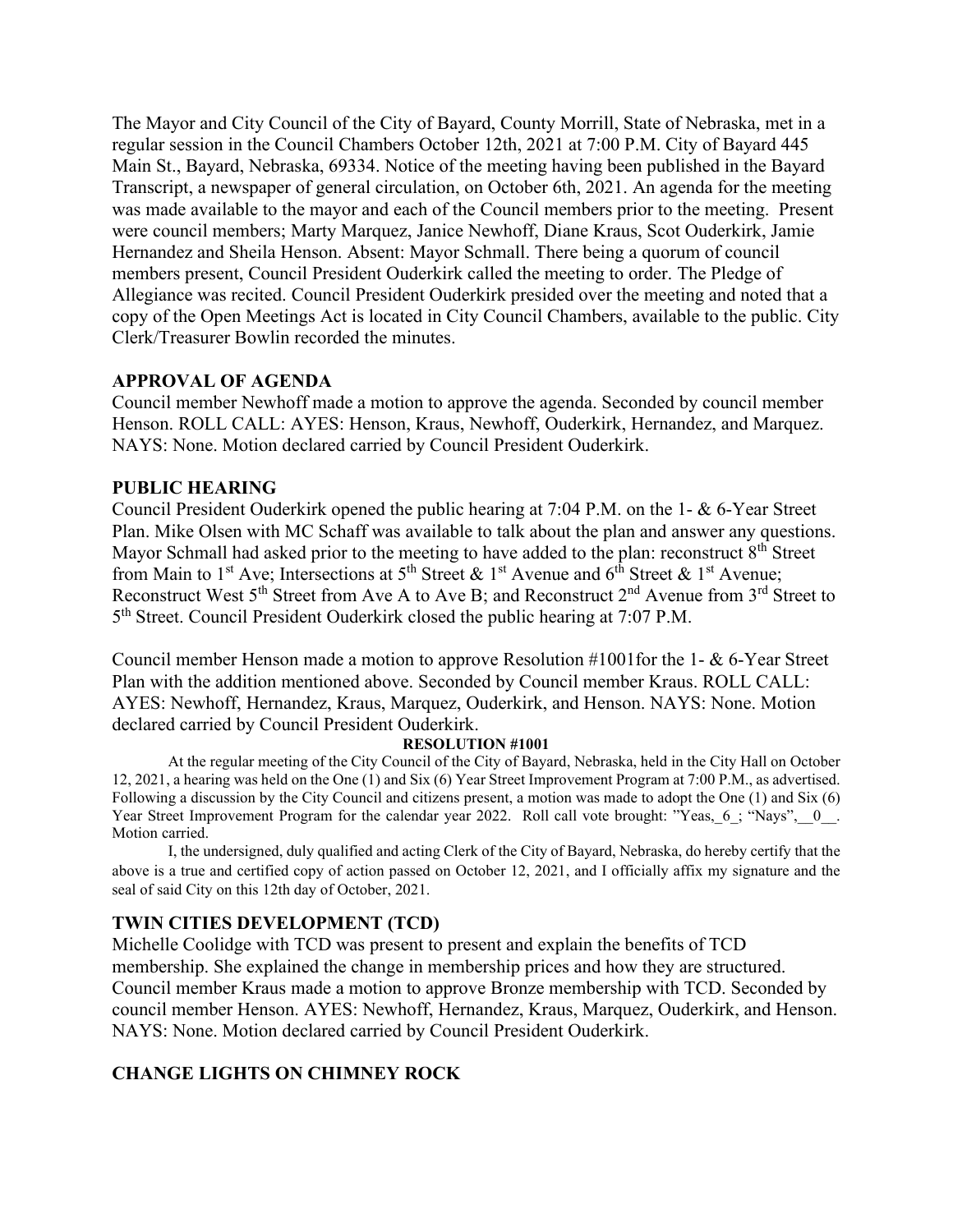Council member Henson made a motion to approve changing the lights on Chimney Rock to red for Red Ribbon Week. Seconded by council member Marquez. AYES: Newhoff, Hernandez, Kraus, Marquez, Ouderkirk, and Henson. NAYS: None. Motion declared carried by Council President Ouderkirk.

## **APPROVAL OF BILLS**

Council member Newhoff moved to approve all city bills and claims in the amount of \$404,598.03. Seconded by council member Marquez. ROLL CALL: AYES: Henson, Hernandez, Ouderkirk, Newhoff, Kraus, and Marquez. NAYS: None. Motion declared carried by Council President Ouderkirk. Action Communication \$36.08, AFLAC \$1,648.17, Airgas \$19.24, AST \$49.90, Allied Benefit Systems \$8,833.61, Bayard Automotive \$190.12, Bayard High School \$1,030.00, Tiger Paws \$1377.58, Black Hills Energy \$371.37, Bluffs Facility Solutions \$50.50, Border States \$1,551.33, Bound Tree \$3.51, Lisa Burton \$84.17, Capital Business Systems \$230.31, CenturyLink \$136.14, Charter \$1,941.51, Child Support of WY \$447.21, Chimney Rock PPD \$274.80, City of Gering \$11,309.22, Connecting Point \$87.79, Contractors Materials \$322.50, Credit Management \$445.76, Croell Inc. \$824.00, Culligan \$128.50, Renne Dabney \$376.53, Dollar General \$23.70, Douglas Kelly Ostdiek \$1,748.50, Dutton-Lainson Co. \$135.79, Enviro Service \$20.00, Kevin Fowlkes \$116.65, Fox Insurance \$644.00, Fyr-Tek \$1,471.35, Gali Masonry \$22,200.00, General Consolidated \$677.37, GreatAmerica \$235.00, Hawkins \$1,592.93, Holiday Inn \$252.38, Jeni Hove \$11.69, Ideal Linen \$141.92, Imperial Pump Solutions \$7,570.50, Ingram \$1,033.92, Jacks Uniforms \$411.49, Kinetic Leasing \$32,040.99, LARM \$71,649.76, Leland Michael Construction \$28,737.50, Lincoln Nat'l Life \$205.52, Gilbert Martinez \$164.73, MC Schaff \$984.10, Menards \$889.06, Midtown Animal Hospital \$462.70, Morrill Co Attorney \$150.00, Morrill Co Clerk \$62.00, Morrill Co Sheriff \$1,000.00, MEAN \$28,702.03, Murphey Tractor \$670.33, NE Child support \$1,716.96, NDEE \$150.00, NE Law Enforcement Training \$72.00, NE Library Commission \$500.00, NE Enviro Lab \$380.00, NPPD \$49.50, Nippon Life \$1,443.16, NW Pipe Fittings \$58.55, NSA & POAN Conf \$100.00, John Hancock \$2,820.89, One Call Concepts \$11.13, OPTK Networks \$300.00, Panhandle Clerk's Assoc \$20.00, COOP \$348.00, WNED \$50.00, Quadient \$855.00, RWMC \$41.02, Rocky Mountain Air \$147.40, Roberta Rummel \$19.24, Sandberg \$26,194.13, SBC Bldg & Zoning \$88.00, Simplot Growers \$2,010.25, Smartwave Tech. \$2,502.54, Stan Tavenner \$34.08, Topkote \$31,037.55, Transcript \$410.74, Jenessa Ulander \$10,000.00. US Bank \$6,133.26, Viaero Wireless \$346.09, WNCC \$2,128.00, Western States Bank \$353.06, Wyoming First Aid \$61.70, Payroll \$77,018.55. Total =\$404,598.03.

# **CHIMNEY ROCK VILLA**

Council member Newhoff moved to approve the Chimney Rock Villa Bills & Claims in the amount of \$294,067.06. Seconded by council member Henson. ROLL CALL: AYES: Henson, Newhoff, Kraus, Hernandez, Ouderkirk, and Marquez. NAYS: None. Motion declared carried by Council President Ouderkirk.

Council member Newhoff moved to approve purchase of new dryer from Mitchell Refrigeration in the amount of \$7,400.00. Seconded by council member Kraus. ROLL CALL: AYES: Henson, Newhoff, Kraus, Hernandez, Ouderkirk, and Marquez. NAYS: None. Motion declared carried by Council President Ouderkirk.

> Villa report for Council October 12, 2021 SNF: 41 ALF: 2 Med A: 2

1. Concrete work is being done! They are working their way around the building. We even got an extra 6" on the sidewalk in the back because Anna asked so nicely.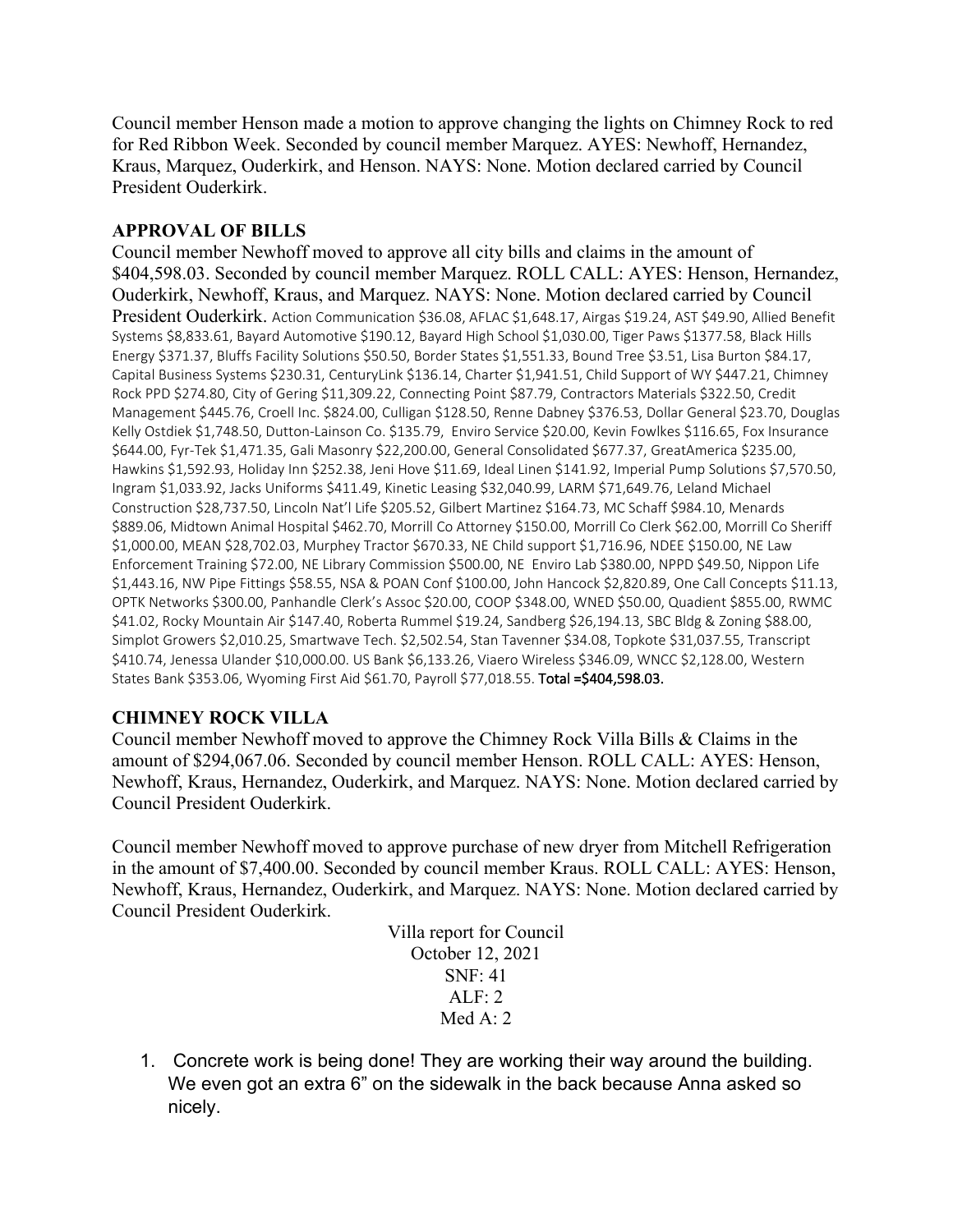- 2. I met with the painter to discuss a plan to get started. He will be here the first week of November. It's going to be quite the ordeal, but I'm excited for the finished product.
- 3. CMS is supposed to reveal their final rule in the next few weeks as to whether vaccines will be mandated for healthcare workers or if the non-vax will have to have daily tests.
- 4. Staffing is still a challenge. I attended a discussion Tuesday evening on the healthcare worker shortage. The discussion revolved around starting Health Sciences instruction in the schools and partnering with nursing homes and hospitals with internships, etc.
- 5. Casey's last day was the  $8<sup>th</sup>$ . I think Branden will do a good job. Casey is staying on casual status and will be available for support.
- 6. PPHD is coming on the 19<sup>th</sup> to administer covid booster shots to residents and staff. We will do flu shots for residents the following week, then for staff after that.
- 7. Dryer…. see agenda item.
- 8. We are planning a Halloween party. The kids from the school are planning on coming up to trick or treat, but there are many extenuating factors.
- 9. I'm now having to report vaccinations on contracted labor. I have a few that refuse to tell me. So, I'm doing the best I can. Not only do I have to report whether a person is vaccinated or not, but which vaccine they received AND how many are able to get the booster.

# **DEPARTMENT HEAD MONTHLY REPORTS**

All department heads present gave their reports in person and were available for questions.

- **UTILITY REPORT** Swept Streets, bladed streets, fixed water leak and poured new concrete, equipment maintenance, and pioneer days prep and clean-up
- **PARK REPORT** Figgins & Legion fields work; at Figgins field removed sod from infield, isolated infield sprinkler heads, put in valve box to operate infield manually, bought wood for new backstops and painted them; tilled and seeded west side of swimming pool park; all grass fertilized.
- **POLICE REPORT** 35 assist the public; 17 assist other agencies; 2 citation violation; 8 warning violation; 14 complaints; 11 investigations.
- **LIBRARY REPORT** There were 548 books checked out in the month of September, the computer was used 25 times, 87 books checked out through overdrive, fiber equipment was delivered and set up; attended Western Library System webinar; 2022 Summer reading will be "Oceans of Possibilities".
- **OFFICE REPORT** Cross Connection Survey sent out, Community Outreach Meeting; Trees planted, continuing meetings with EPA Brownfield project; Senior Center building construction done; updated code book.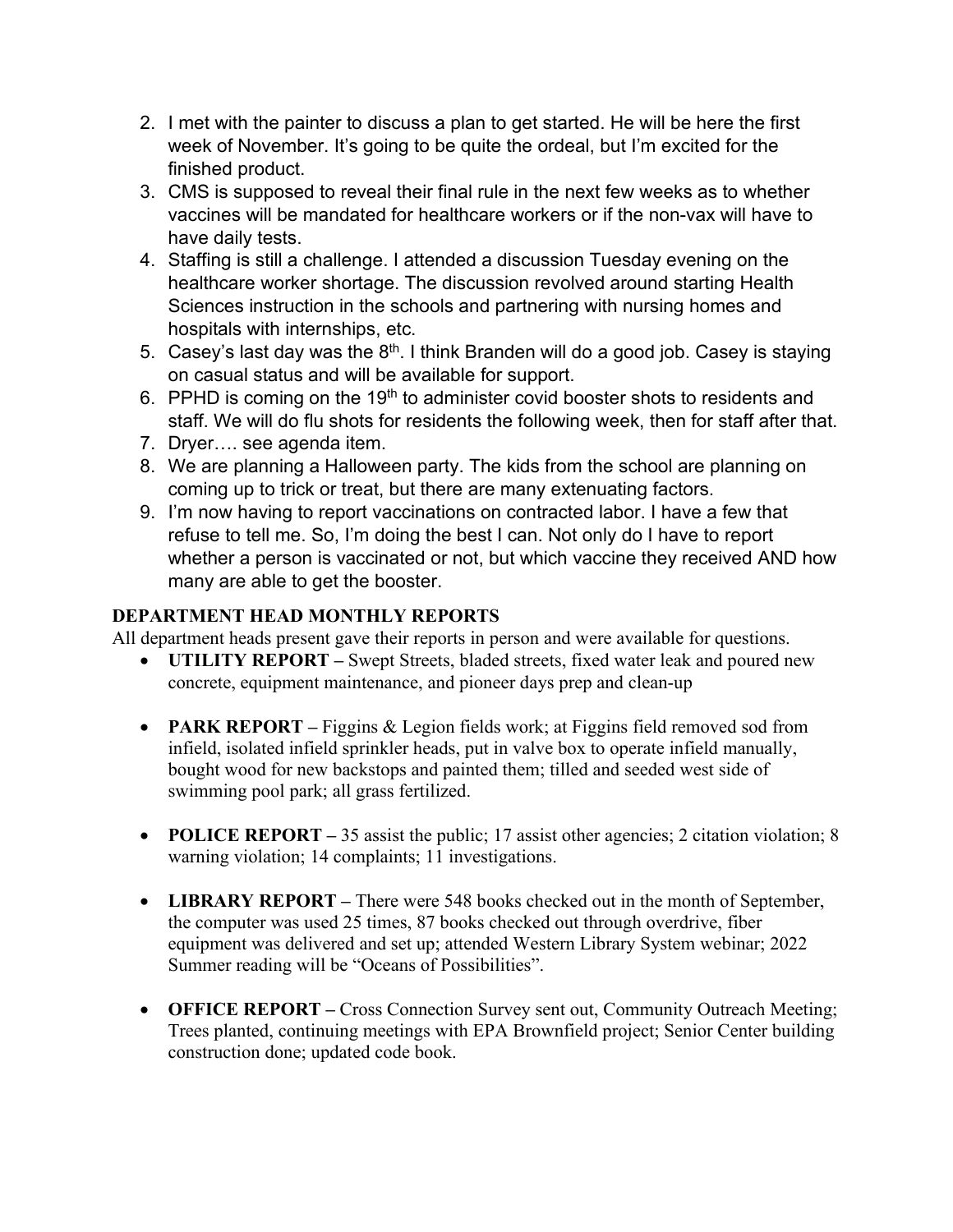**BAYARD FIRE DEPT REPORT** – **Chief's Report** – 3 MVA's; 1 Vehicle Fire; 6 Wildland Fires; 1 Structure Fire – 11 calls, 601 man-hours-8 people per call; 8 Mutual Aid Calls **Rescue Report** – 4 Transports to RWMC, 2 Tiered with Valley; 8 No transports (2 Canceled, 6 Refusal): 3 Transports by Valley – 15 calls, 17 pt contacts – Unit 991 143 miles w/ patient, 393.4 total miles; Unit 992 0 miles with patient, 6.9 total miles. **Training Report** – Jerrod Brown Training Pumpers/Liners – 7 People 2.5 Man-hours

### **CONSENT AGENDA**

Council member Newhoff moved to approve the consent agenda which included minutes from September 14<sup>th</sup> regular meeting; Treasurer's reports, operational budget, fire department minutes & roster, and Salary change – Roberta Rummel \$15.00. Seconded by council member Henson. ROLL CALL: AYES: Henson, Newhoff, Kraus, Hernandez, Ouderkirk, and Marquez. NAYS: None. Motion declared carried by council President Ouderkirk.

## **PUBLIC NOTICE**

Council Member Newhoff made a motion to accept \$22,700.00 from USDA for extrication equipment and AEDs previously approved. Seconded by council member Henson. ROLL CALL: AYES: Henson, Newhoff, Kraus, Hernandez, Ouderkirk, and Marquez. NAYS: None. Motion declared carried by council President Ouderkirk.

### **ORDINANCE #855**

Council Member Newhoff made a motion to waive the three readings for Ordinance #855. Seconded by council member Kraus. ROLL CALL: AYES: Henson, Marquez, Newhoff, Hernandez, Ouderkirk, and Kraus. NAYS: None. Motion declared suspended by Council President Ouderkirk.

Council Member Newhoff made a motion for final passage of Ordinance #855. Seconded by council member Henson. ROLL CALL: AYES: Henson, Marquez, Newhoff, Hernandez, Ouderkirk, and Kraus. NAYS: None. Council President Ouderkirk declared it passed, adopted, and ordered it published.

#### **ORDINANCE #855**

AN ORDINANCE OF THE CITY OF BAYARD, NEBRASKA AMENDING SECTIONS 30.01, 30.02, 30.06, 31.35, 50.02, 51.06, 90.01, 90.03, 91.17, 93.01, 130.08, AND 131.03; REPEALING SECTION 12.01, 12.02, 110.02, AND 110.50; AND CORRECTING 32.06, 70.38, 70.43, 91.13, 94.17, 130.46, 132.02, AND 151.09 OF THE CITY CODE OF ORDINANCES; PROVIDING FOR REPEAL OF CONFLICTING ORDINANCES; AND PROVIDING FOR AN EFFECTIVE DATE OF THIS ORDINANCE.

### **ORDINANCE #858**

Council Member Newhoff made a motion to waive the three readings for Ordinance #858. Seconded by council member Marquez. ROLL CALL: AYES: Henson, Marquez, Newhoff, Hernandez, Ouderkirk, and Kraus. NAYS: None. Motion declared suspended by Council President Ouderkirk.

Council Member Henson made a motion for final passage of Ordinance #858. Seconded by council member Marquez. ROLL CALL: AYES: Henson, Marquez, Newhoff, Hernandez, Ouderkirk, and Kraus. NAYS: None. Council President Ouderkirk declared it passed, adopted, and ordered it published.

#### **ORDINANCE NO. \_858\_\_\_**